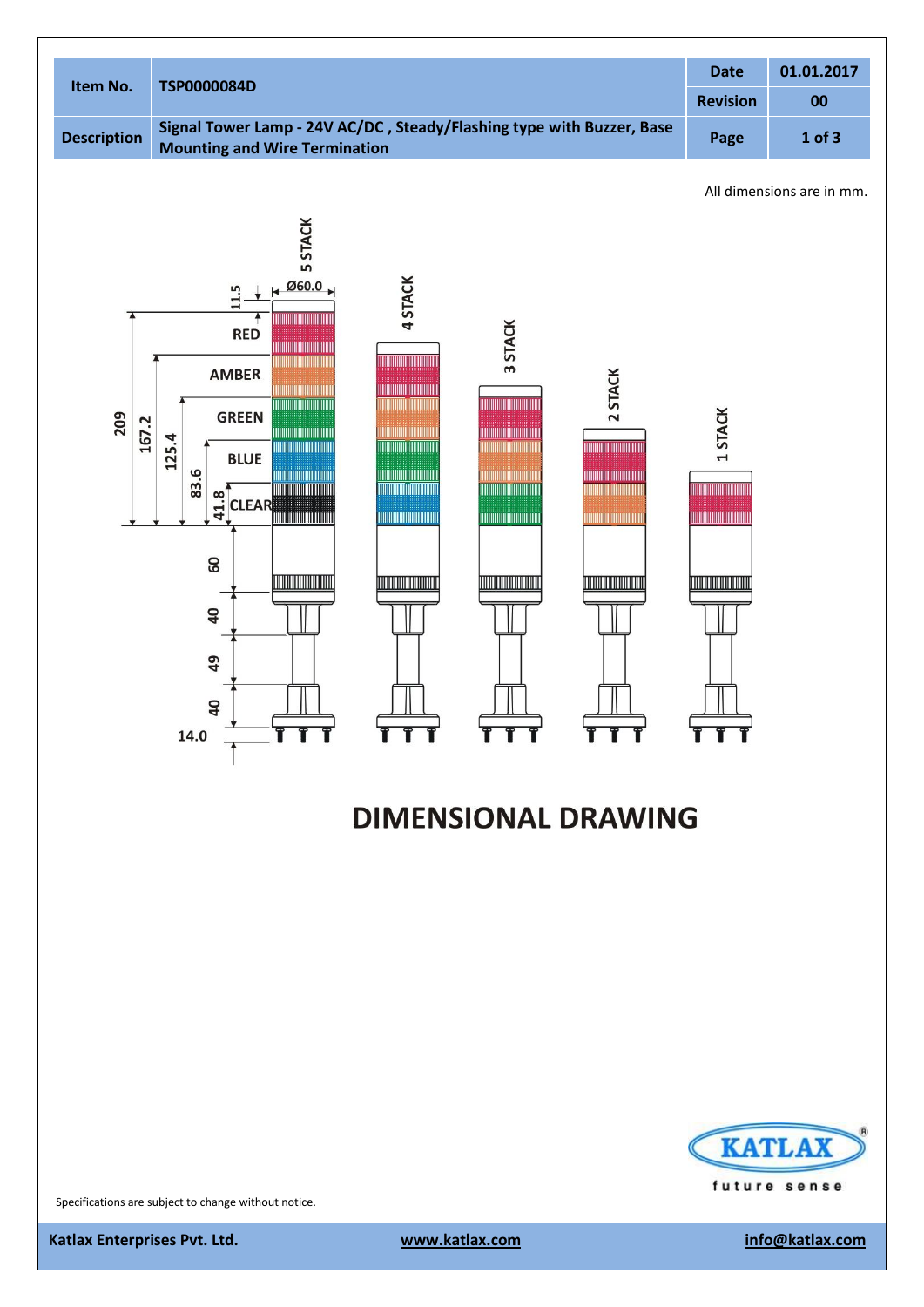| Item No.           | <b>TSP0000084D</b>                                                                                            | <b>Date</b>     | 01.01.2017 |
|--------------------|---------------------------------------------------------------------------------------------------------------|-----------------|------------|
|                    |                                                                                                               | <b>Revision</b> | 00         |
| <b>Description</b> | Signal Tower Lamp - 24V AC/DC, Steady/Flashing type with Buzzer, Base<br><b>Mounting and Wire Termination</b> | Page            | $2$ of $3$ |

### **Table-1**

## **24 V AC/DC Signal Tower Lamp**

| Lamp<br><b>Type</b> | No.of<br><b>Stacks</b> | <b>Stack Colour</b>            | <b>Current</b><br><b>Consumption</b> | <b>Termination</b><br><b>Type</b> | <b>Katlax</b><br>Article No. |
|---------------------|------------------------|--------------------------------|--------------------------------------|-----------------------------------|------------------------------|
| Steady              | 1                      | Red                            | 60 mA                                | Wire                              | TLBS-R-W1-BZR                |
| Steady              | $\overline{2}$         | Red, Amber                     | 95 mA                                | Wire                              | TLBS-RA-W1-BZR               |
| Steady              | 3                      | Red, Amber, Green              | 130 mA                               | Wire                              | TLBS-RAG-W1-BZR              |
| Steady              | $\overline{4}$         | Red, Amber, Green, Blue        | 165 mA                               | Wire                              | TLBS-RAGB-W1-BZR             |
| Steady              | 5                      | Red, Amber, Green, Blue, Clear | 200 mA                               | Wire                              | TLBS-RAGBC-W1-BZR            |
| Flashing            | $\mathbf{1}$           | Red                            | 60 mA                                | Wire                              | TLBF-R-W1-BZR                |
| <b>Flashing</b>     | $\overline{2}$         | Red, Amber                     | 95 mA                                | Wire                              | TLBF-RA-W1-BZR               |
| <b>Flashing</b>     | 3                      | Red, Amber, Green              | 130 mA                               | Wire                              | TLBF-RAG-W1-BZR              |
| <b>Flashing</b>     | $\overline{4}$         | Red, Amber, Green, Blue        | 165 mA                               | Wire                              | TLBF-RAGB-W1-BZR             |
| <b>Flashing</b>     | 5.                     | Red, Amber, Green, Blue, Clear | 200 mA                               | Wire                              | TLBF-RAGBC-W1-BZR            |

## **Table-2**

#### **TECHNICAL SPECIFICATIONS**

| <b>Operating Voltage</b>        | <b>24 V DC</b>                   |
|---------------------------------|----------------------------------|
| <b>Body Colour</b>              | Off White                        |
| <b>Lamp Type</b>                | Steady                           |
| <b>Lamp Colour</b>              | Red, Amber, Green, Blue, Clear   |
| <b>Termination</b>              | <b>Through Wire</b>              |
| <b>Wire Length</b>              | 250 mm                           |
| <b>Mounting</b>                 | Base / Pedestal                  |
| <b>Housing Material</b>         | Aluminium                        |
| <b>Housing Size</b>             | (240, 282, 323, 365, 407) X60 mm |
| <b>Operating Temperature</b>    | 0°C70°C                          |
| <b>Environmental Protection</b> | IP65 (Properly Mounted)          |
| <b>Buzzer</b>                   | 90 dB at 30cm (Continuous type)  |



Specifications are subject to change without notice.

**Katlax Enterprises Pvt. Ltd.** With the state of the state www.katlax.com info@katlax.com info@katlax.com